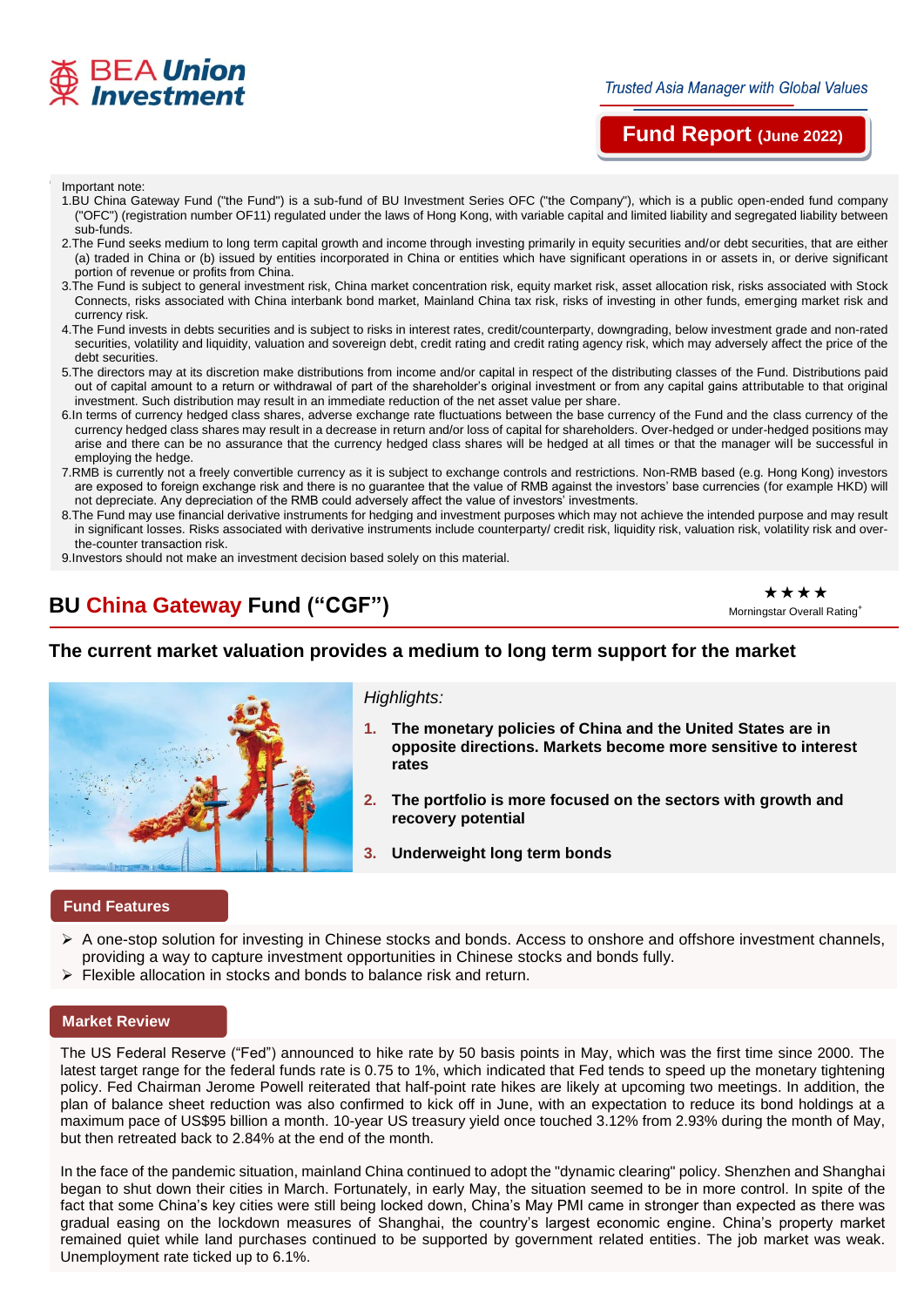

**Trusted Asia Manager with Global Values** 

**Fund Report (June 2022)**

## **Market Outlook**

The on-going conflict between Russia and Ukraine, high energy price and disruption to global supply chain further pushed up the Consumer Price Index (CPI). Potential embargo on Russian oil to Europe will also raise energy price. Although Western countries are actively securing their energy supply to reduce dependence on Russia's fuels, they are unable to immediately reduce the upward pressure on prices in the short term. Therefore, we expect the inflation pressure will continue, affecting the market investment sentiment. US CPI rose by 8.6% year-on-year in May, a record high in 40 years, which was also higher than the market has expected. To fight inflation, the Fed actively raises interest rates, while the People's Bank of China (PBOC) maintains an accommodative monetary policy to stabilize economic growth. The monetary policies of China and the United States are in opposite directions. Markets become more sensitive to interest rates.

In terms of the monetary policies in the mainland, BEA Union Investment believes that there is a high chance that PBOC will further reduce the reserve requirement ratio this year to support economic growth. If the Chinese government expands fiscal spending and implements looser monetary and real estate policies, the property market and the economy will further be stimulated. We believe that will bring positive impact to the stock market and overall sentiment. With the expectation of a relatively loose monetary policies, BEA Union Investment believes growth might start to pick up in the next few months, at a relatively gradual pace.

#### **Investment Strategy**

The recent volatility in global markets was mainly induced by the Fed's rapid rate hikes, the prolonged conflict between Russia and Ukraine and the new coronavirus variant, which have altogether brought uncertainty to the market. In particular, the geopolitical tension in Russia and Ukraine brought significant market impacts. Our investment team will continue to closely monitor the development. The intensifying inflation and supply chain disruption caused the slowdown of the economic growth in the recent months at an out-of-expected pace. On the positive side, we believe the recent market correction has largely priced in the factors of weak macro environment and the negative sentiment on the geopolitical concern. Based on the current market valuation, we believe it will provide support for the market in the medium to long term.

We maintain a more balanced portfolio mix between growth & cyclical/recovery names. We like clean energy plays such as EV and solar, shipping-related cyclicals, selected consumption plays in the beer and dairy field, high quality names in the internet and property sectors which will benefit from more favourable policies. Meanwhile, we underweight financials, mainly the banking and insurance stocks.

We underweight long term bonds. We believe that China's credit spreads will turn around after the mainland rolls out more support measures and eases regulatory policy risks. With stringent risk management, our investment team is actively managing the portfolio in response to market conditions.

#### **Fund Performance**

#### Performance <sup>1</sup>: A USD (Accumulating)



The Fund was launched on 30 September 2021 upon the restructuring of BEA Union Investment Series - BEA Union Investment China Gateway Fund (the "Predecessor Fund", with inception on 31 January 2018) to the Fund. The performance/Morningstar rating (if applicable) shown on or before the date of the restructuring has been simulated based on the respective information of a unit class of Predecessor Fund with the same investment objectives, risk profiles, and materially the same fee structures and investment policies of the respective share class of the Fund.

\* Since launch till 31 December of the same year.

Predecessor Fund - A USD (Accumulating) was launched on 31 January 2018.